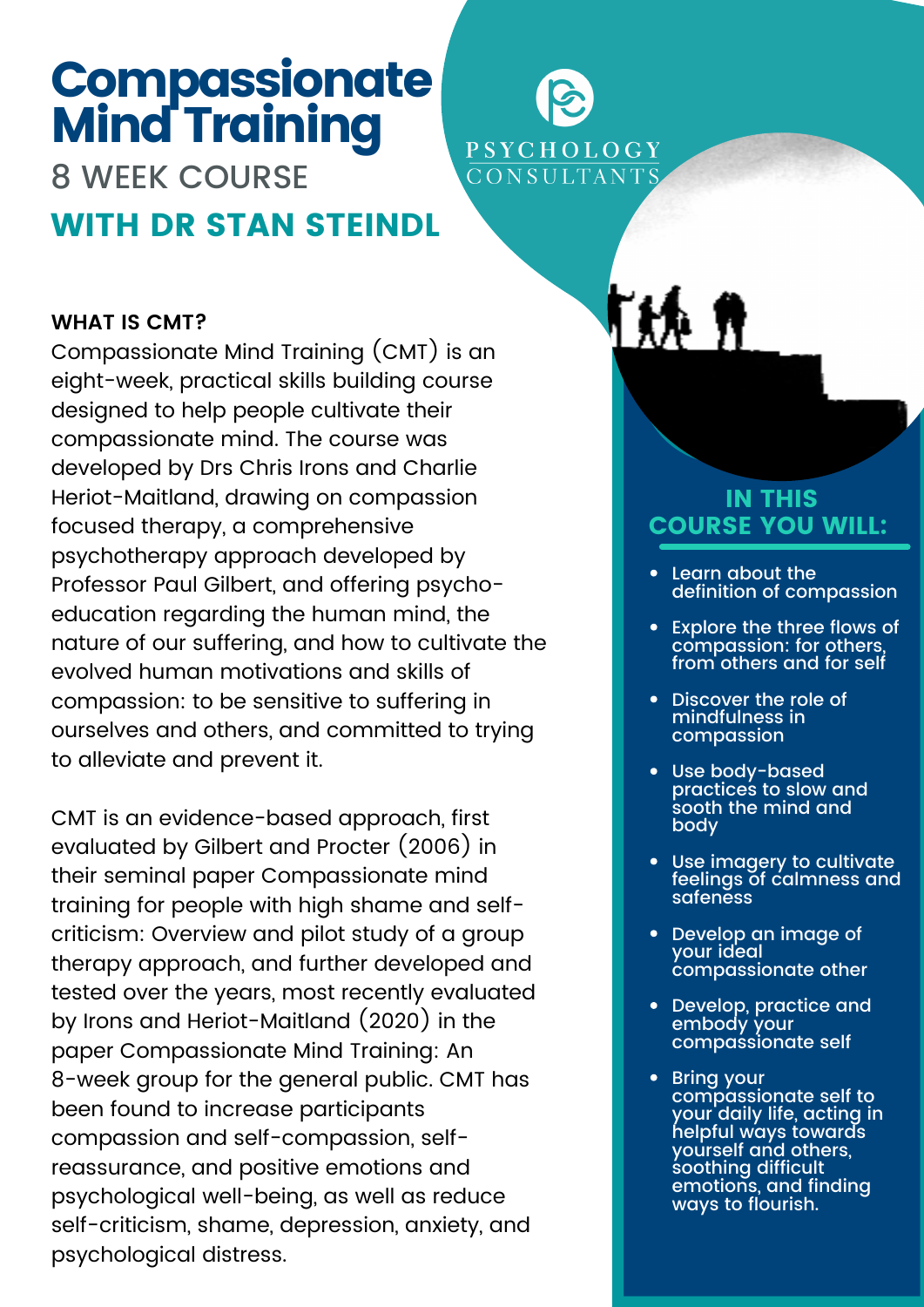## **Compassionate** Mind Training COURSE DETAILS

- 8 x 2.5 hour group sessions once per week, in person or online.
- Incorporates information sharing, experiential exercises, practical tips, and suggestions for bringing compassion into one's daily life.
- CMT is a closed group—no new participants will be able to join once the course has commenced.
- The venue is Psychology Consultants Morningside—18 Thynne Rd Morningside. Parking is available onsite and in adjacent Ison Street. Online options are also available.
- Course participants will be provided with a printed workbook to bring to each session, as well as audio recordings of exercises and practices. You will also be provided Dr Steindl's book-

**The Gifts of Compassion: How to Understand and Overcome Suffering.**